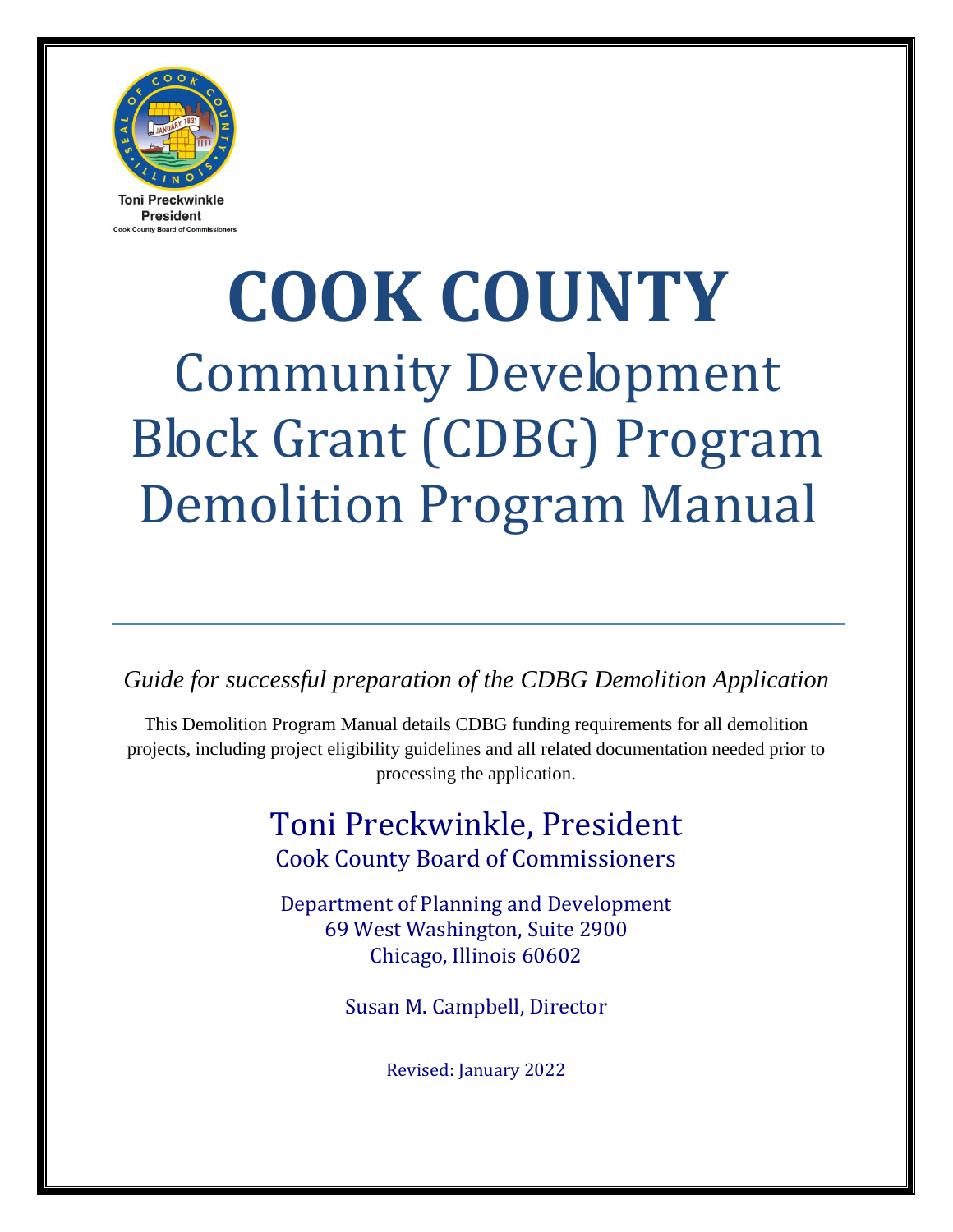# **Table of Contents**

l

I

I

|             | Introduction                                | $\overline{2}$ |
|-------------|---------------------------------------------|----------------|
| II          | <b>Type of Demolition Activities</b>        | $\overline{2}$ |
| III         | <b>Demolition Criteria</b>                  | $\overline{2}$ |
| IV          | <b>Application Process</b>                  | 3              |
| V           | <b>Demolition Process</b>                   | 5              |
| VI          | <b>Building Deconstruction</b>              | 6              |
| <b>VII</b>  | Demolition Grant Agreement/Contract         | 6              |
| <b>VIII</b> | <b>Contract Compliance</b>                  | 7              |
| IX          | <b>Demolition Payout</b>                    | 9              |
| X           | <b>Demolition Liens</b>                     | 9              |
| XI          | <b>File Monitoring</b>                      | 10             |
| XII         | Project Completion, Audit and Certification | 10             |
| <b>XIII</b> | Definitions                                 | 10             |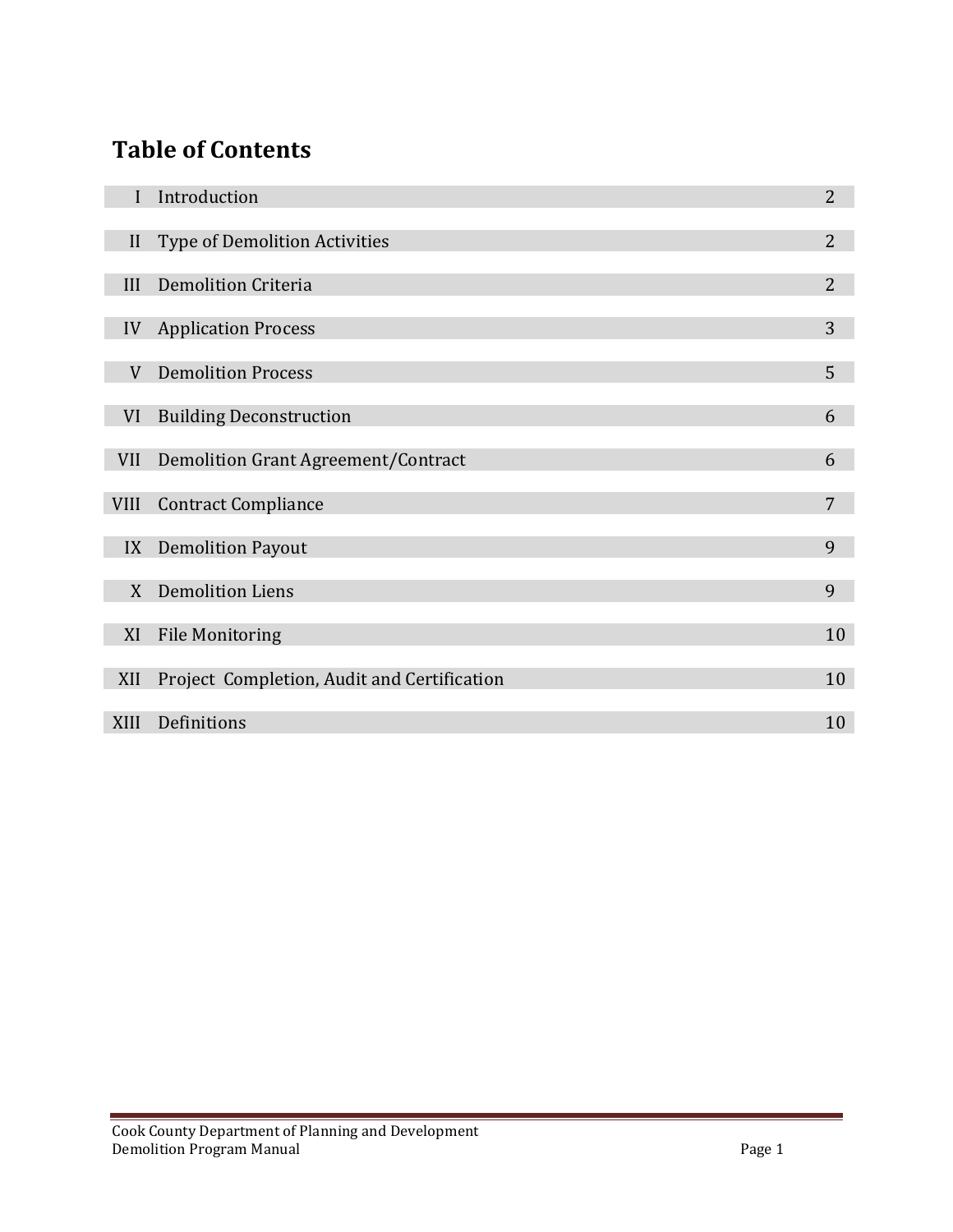# **I. INTRODUCTION**

Cook County sets aside a pool of funds for the County-wide Demolition Program under 24 CFR 570.201 (d). Urban County members may apply for these funds at any time during the program year long as funds are available. Suburban Cook County municipalities qualified to receive Community Development Block Grant (CDBG) funds are eligible to apply for a demolition grant. Given the limited funds available for the Cook County Demolition Set-Aside program, applications will be reviewed and awarded on a first come, first served basis to those properties that have been deemed uninhabitable and unsuitable for rehabilitation.

# **II. TYPES OF DEMOLITION ACTIVITIES**

The Department of Planning and Development will accept demolition applications that are aligned with the following criteria for Court Ordered, Owner Consent and Municipal Owned Property demolition activities.

- A. Court Ordered Demolitions: Properties which have completed the legal steps necessary to obtain an Order of Demolition of a property in both incorporated and unincorporated Cook County that meet the *Demolition Criteria*.
- B. Owner Consent Demolitions: Properties owned by non-profit entities other than municipalities which have a documented ownership in a property that meets the *Demolition Criteria*. Given that funds are awarded to either municipalities or notfor-profits, program recipients must verify approved consent by all property owners to demolish the property.
- C. Municipal Owned Property Demolition: Properties owned by a local unit of government that meet the *Demolition Criteria*.

#### **III. DEMOLITION CRITERIA**

In order for a property to qualify for the Cook County Demolition Set-Aside Program, it must adhere to the eligibility criteria for land clearance as established by the United States Department of Housing and Urban Development. Below represents the nature in which the Department will fund demolition projects with CDBG funds through the Demolition Set-Aside. Those projects that are not within the scope of the prescribed criteria will be deemed ineligible for funding.

- A. *Slum Blight Spot Basis:* These are activities that eliminate specific conditions of blight or physical decay on a spot basis and are not located in a slum or blighted area. Examples include:
	- Demolition of a dilapidated property;

Activities under this category are limited to clearance and remediation of environmentally contaminated properties.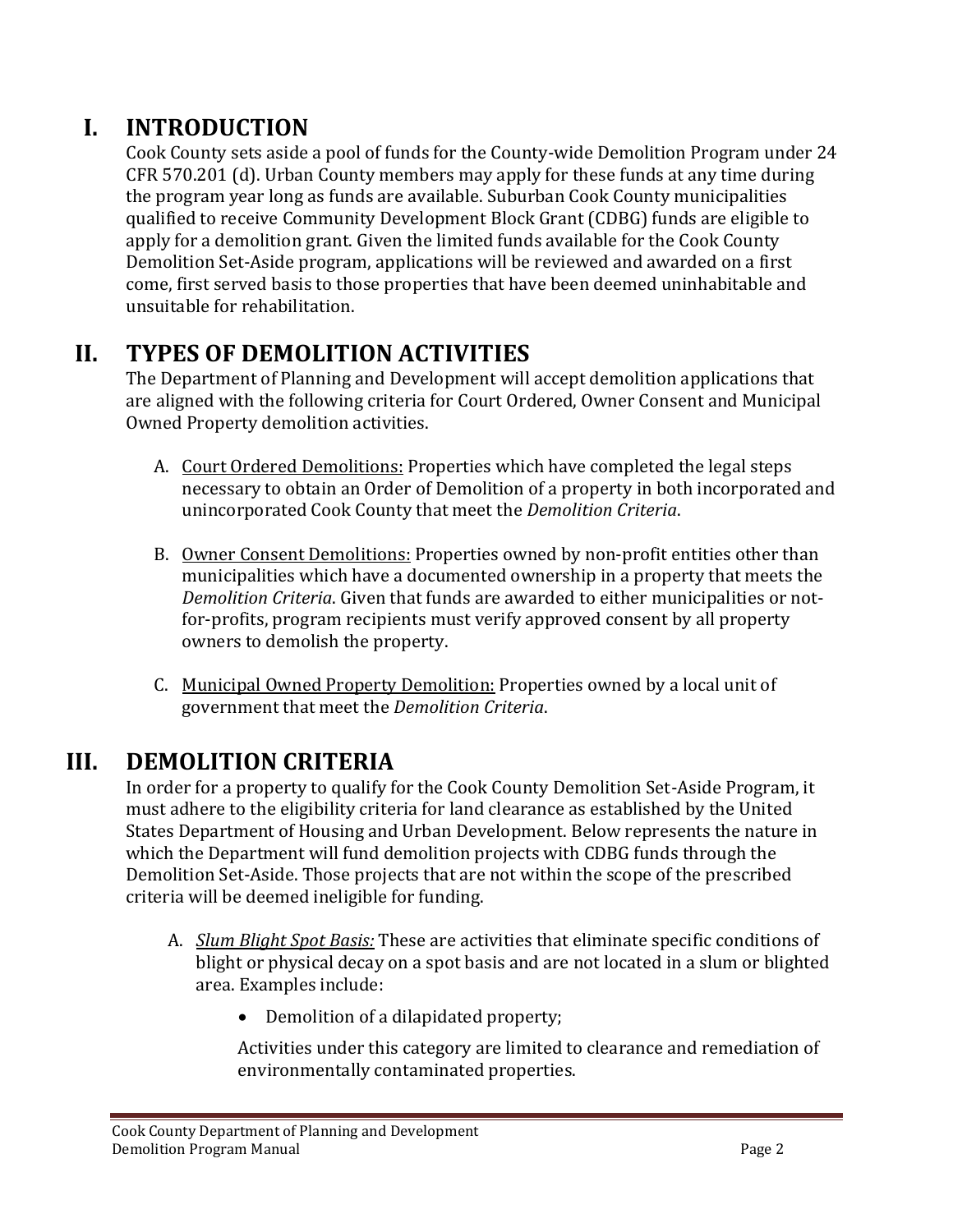- B. Urgent Need: Use of the urgent need national objective category is rare. It is designed only for activities that alleviate emergency conditions. Examples include:
	- Demolition structures that are severely damaged by a major national disaster;

Urgent need qualified activities must meet the following criteria:

- i. The existing conditions must pose a serious and immediate threat to the health or welfare of the community;
- ii. The existing conditions are of recent origin or recently became urgent (generally, within the past 18 months);
- iii. The program recipient is unable to finance the activity on its own; and
- iv. Other sources of funding are *not* available.

#### **IV. APPLICATION PROCESS**

Program recipient must provide the rationale behind the desire to demolish this structure and why the program recipient does not consider rehabilitation a viable option. Demolition applications should include a letter from the program recipient describing the municipality's condemnation process, acknowledging that condemnation proceedings followed all municipal ordinances and that the municipality has the authority to remove the subject structure. In the case of a court order, a signed demolition order outlining the reasons for demolition must accompany the application.

- A. Demolition Application: To qualify for demolition funds the program recipient must submit a complete demolition application to the Department of Planning and Development, inclusive of all supplementary materials as outlined in the demolition application. In the event an incomplete application is submitted, it will be returned to the program recipient with correspondence detailing the application deficiencies.
- B. Building Condition Inspection: In the case of Owner Consent and Municipal Owned Property demolitions, on-site inspection reports identifying the nature of the unsafe condition(s) (e.g. engineer, building inspector/code enforcement officer, fire/police officials, etc.) must be submitted
- C. Environmental Review Record: Federal regulations governing CDBG require an environmental assessment for each demolition and clearance activity before funds can be obligated by the County.
- D. Fair Housing Certification: The County requires municipalities that apply for CDBG funds to have a Fair Housing Plan. Additional information about a municipality's fair housing activities may be required if it intends to apply for CDBG funds through the Demolition Set-Aside.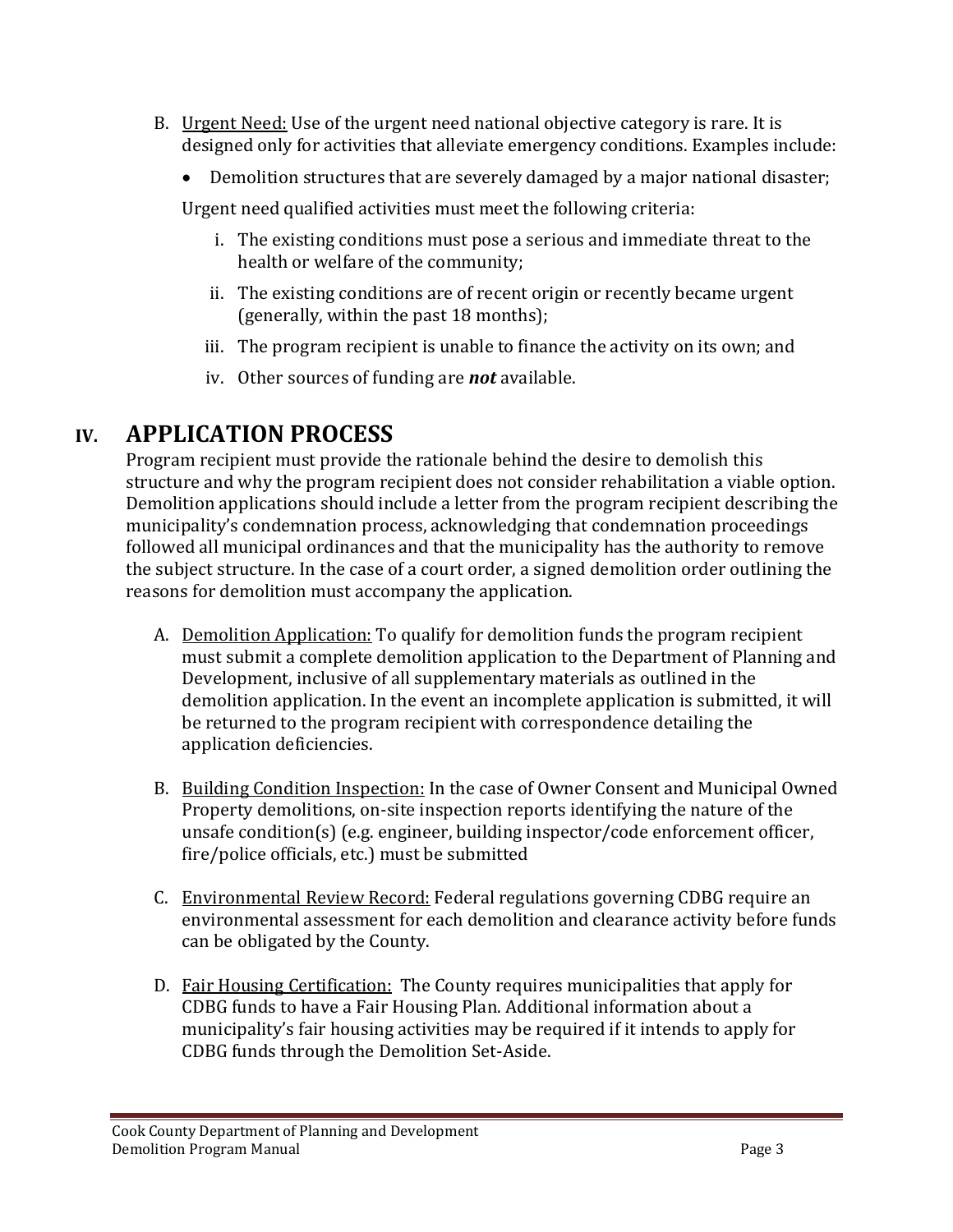- E. Municipal Correspondence to Owner: Municipal notification of an unsafe condition to the property owner, agent or person in control of the structure. The correspondence must describe the unsafe condition(s), specifying the required repairs or improvements necessary to abate the existing conditions, or require the owner, agent or person in control to demolish the structure. Supply evidence that sufficient time was permitted to address the situation. Provide proof that notice was properly served (i.e. copy of certified or registered mail return receipt).
- F. Proof of Ownership and Property Tax Status: In the case of property owner consent and municipal owned property, evidence of ownership must be shown at time of application.
- G. Section 104 (d) of the Housing and Community Development Act of 1974 Relocation Requirements: As a condition for receiving assistance, the program recipient must certify that it is following a residential antidisplacement and relocation assistance plan which contains two major components:
	- i. A requirement to replace all occupied and vacant occupiable low/moderate-income dwelling units that are demolished or converted to a use other than low/moderate-income housing in connection with an activity assisted under the HCD Act; and
	- ii. A requirement to provide certain relocation assistance to any lower income person displaced as a direct result of (1) the demolition of any dwelling unit or (2) the conversion of a low/moderate-income dwelling unit to a use other than a low/moderate-income dwelling in connection with an assisted activity.
	- H. Waste Disposal: Funded program recipients must comply with all state and Federal waste disposal laws, when conducting demolition. When properties are approved for demolition, program recipients must ensure that the demolition waste is properly disposed of at a permitted/licensed sanitary or demolition landfill.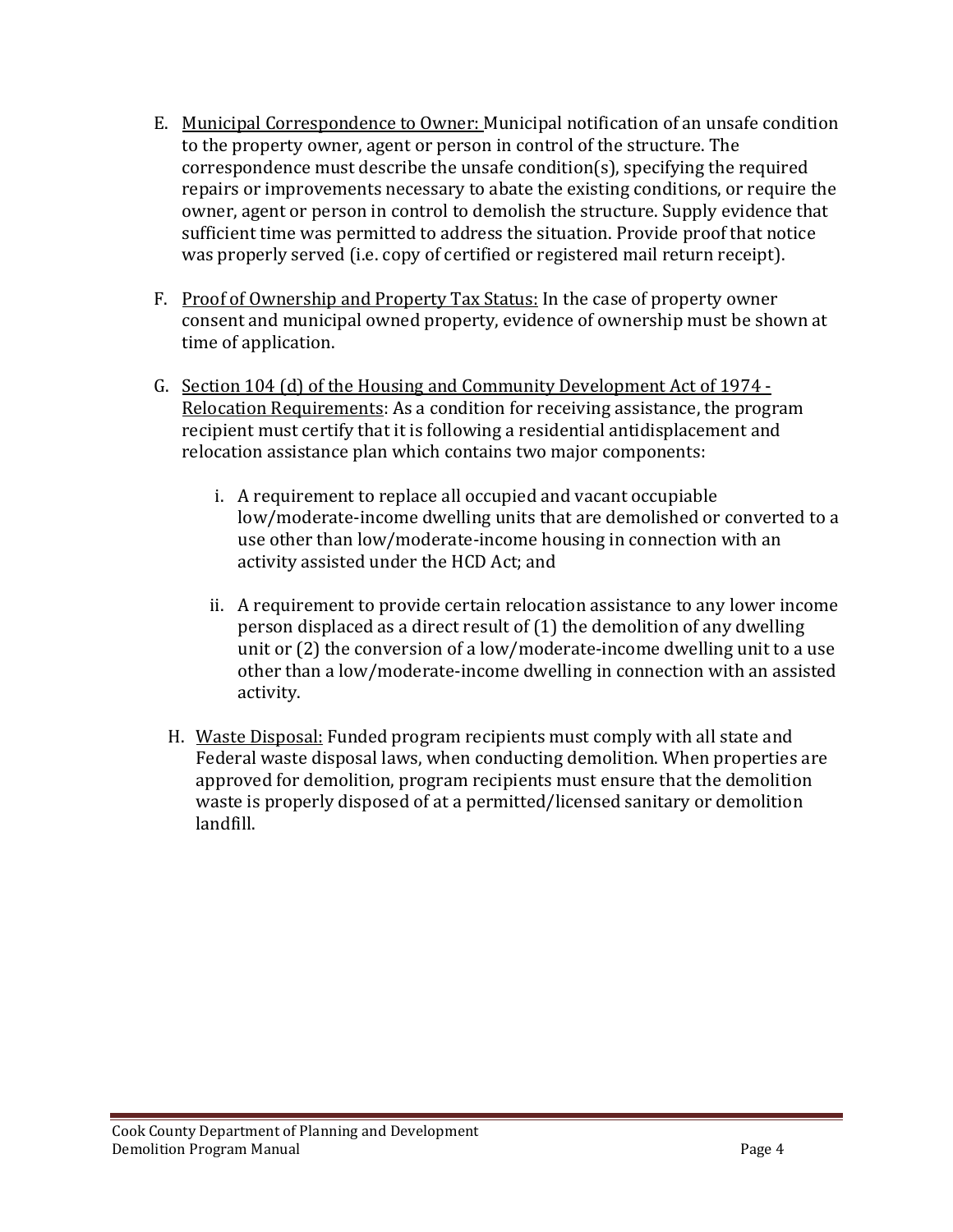#### **V. DEMOLITION PROCESS**

A. Contractor Procurement: Applicable state law and 24 CFR Part 85.36 set forth bidding requirements which must be followed for the procurement of demolition contractors, licensed well cappers, attorneys and related demolition work.

In general, bidding must be open and receipt of at least two (2) bids is preferred. The lowest, responsive, responsible, qualified bidder must receive the contract award. It is a national policy to award a fair share of contracts to minority business firms. Accordingly, affirmative steps must be taken to assure that minority businesses are utilized when possible as sources of needed work or services. Affirmative steps shall include the following:

- Include qualified minority businesses on solicitation lists.
- Assure that minority businesses are solicited whenever they are potential sources.
- Prior to the time for advertisement of bids, contact County staff regarding procurement procedures and minority business directory(s)

In the case of demolition in unincorporated Cook County requested by the Cook County State's Attorney or other Cook County Government agency, the Department of Planning and Development will coordinate the procurement process with the necessary departments to ensure compliance with federal and county regulations.

- B. Demolition Permitting: Prior to the demolition of any property, contractors must receive permits from the applicable jurisdiction.
	- i. *Cook County Department of Building and Zoning Permits* are required for all properties located in unincorporated Cook County. The contractor performing the demolition should contact Cook County Department of Building and Zoning at 312-603-0500 to obtain permits.
	- ii. *Cook County Department of Environmental Control* regulates asbestos removal and disposal, renovation or demolition for compliance with asbestos/hazardous material regulations for all of Cook County. Contractors are required to obtain a permit from the Department of Environmental Control prior to asbestos removal or demolition.
	- iii. *Municipal building permits*, if applicable, should be obtained from the incorporated jurisdiction.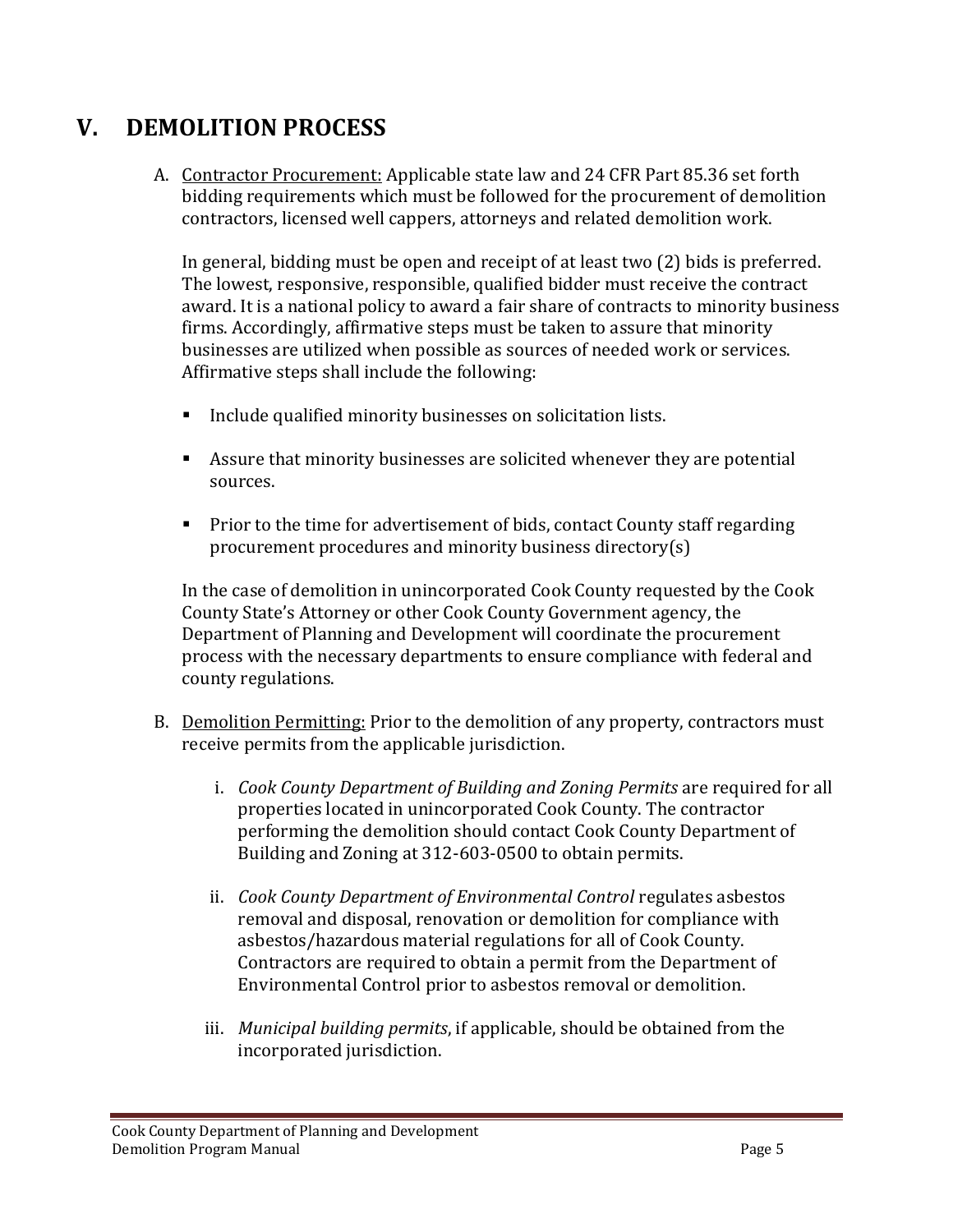- iv. *Township permits* for demolition may be required thus it is the contractor's responsibility to contact the respective townships to inquire about the need of township permits.
- C. Pre-Construction Meeting: Prior to the beginning of demolition, the Department will schedule a meeting between the program recipient and the contractor(s). At the preconstruction meeting, the contractor(s) will be advised of rules, regulations and expectations that should be adhered to throughout the demolition process.
- D. Cook County Inspections: Periodically, project managers will visit demolition sites to determine whether the contractor is performing and documenting work procedures in accordance with the construction contract and specifications.
	- i. Initial Inspection: Cook County staff will visit the demolition site at time of application to determine if the property meets the demolition criteria as outline above.
	- ii. Progress Inspections: After funding is approved, Cook County staff is responsible for periodic site visits to ensure that all work conducted is performed in the manner as described in the written specifications used to procure demolition contractors. It should be noted that Cook County staff may not always schedule progress inspections with the contractor or the Program Recipient, thus it is important that updated construction schedules be submitted to Cook County staff.
	- iii. Final Inspection: Final inspections are carried out prior to the final payout in order to check the work for completeness, compliance with specifications and code and standards.

# **VI. Building Deconstruction**

The Department's goal is to fund opportunities for sustainable building deconstruction. Thus, contractors bidding on demolition projects funded by the Department must complete and submit the *Cook County Department of Environmental Control – Demolition Debris Recycling Compliance Form Recycling Plan*. Also, all contracts selected must complete and submit with payment the *Cook County Department of Environmental Control Demolition Debris Final Report*.

# **VII. Demolition Grant Agreement/Contract**

A. Notice to Proceed: A Notice to Proceed will be issued after the grant agreement has been executed. If any portion of the building has been razed prior to the issuing of the Notice to Proceed, the grant agreement will be voided and the program recipient will be responsible for contractor payment.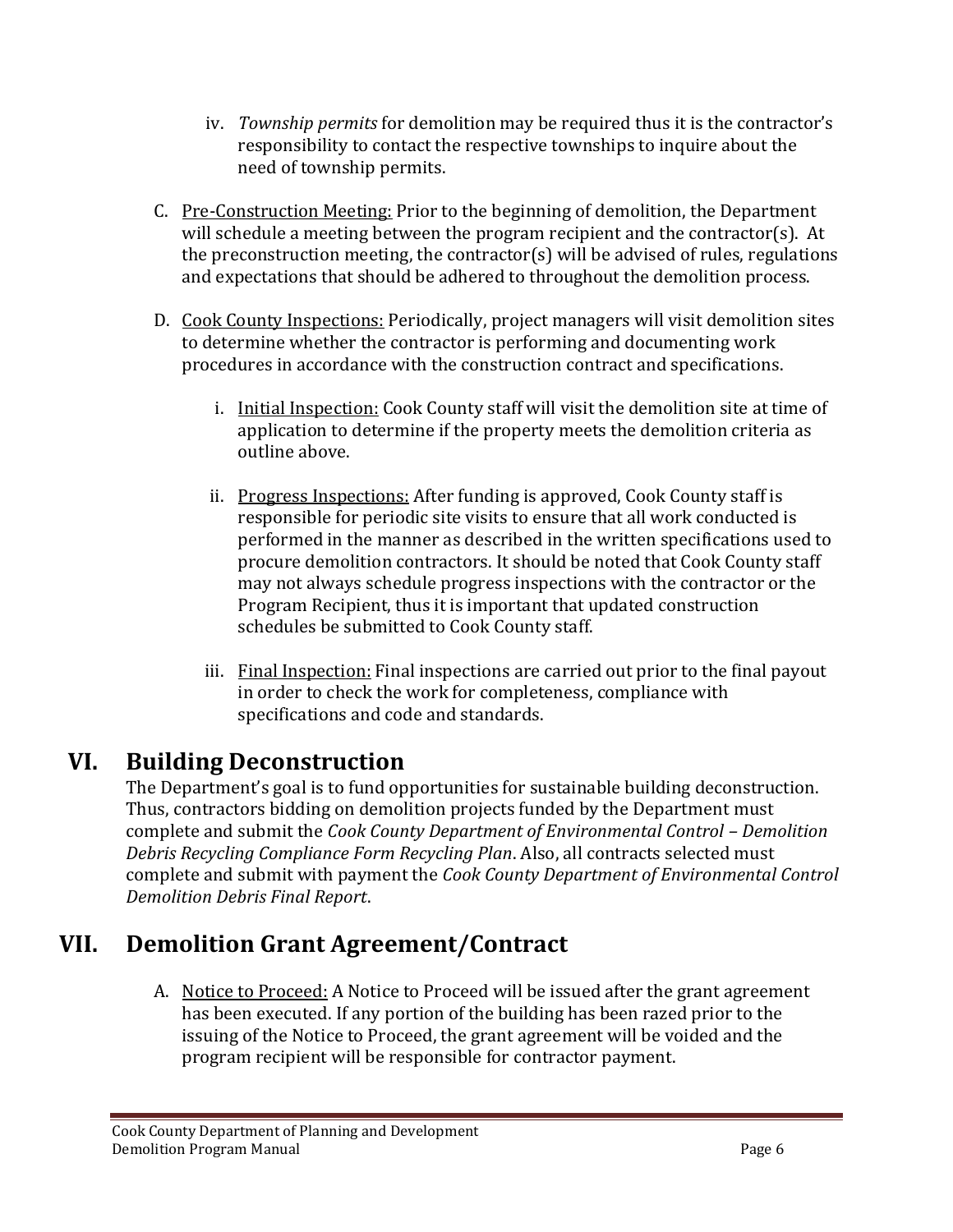B. File Requirements: The program recipient is required to create a project file for each respective demolition project.

# **VIII. Contract Compliance**

- A. Bonding: 100% payment and performance bonding is required for all contracts over \$100,000
- B. Conflict-of-Interest: CDBG recipients and program recipients must comply with procurement requirements found at 24 CFR 85.36 (state and local governments) and 84.42 (non-profits) and with any other applicable conflict-of-interest provisions.
- C. Davis Bacon Act Requirements: Demolition work, standing alone, is not subject to the prevailing wage requirements of the Davis-Bacon and related Acts. For example, the demolition of a building because such structure is no longer needed would not, in itself, be deemed a covered construction activity. If this existing building is being demolished as a phase of a covered construction project, the demolition would be deemed covered.
- D. Debarred, suspended and ineligible contractors and program recipients: CDBG funds cannot be provided to debarred, suspended or ineligible contractors, subcontractors or program recipients.
- E. Employment and Contracting: Program recipients may not discriminate in employment and must make efforts to provide training and employment opportunities to low-income residents.
- F. Equal Opportunity: Compliance with the Civil Rights Act and other equal opportunity laws is required of contracting entities and of contractors whenever Federal funds are used.
- G. Insurance: Contractors are required to have insurance at the minimum levels listed below.
	- i. Workman's Compensation and Employee's Liability \$100,000 per person.
	- ii. Comprehensive Public Liability \$250,000 for injuries, including accidental death to any one person, and subject to the same limits for each person, in an amount of any one accident.
	- iii. Property Damage \$100,000 for damage to property in any one accident with an aggregated limit of \$300,000.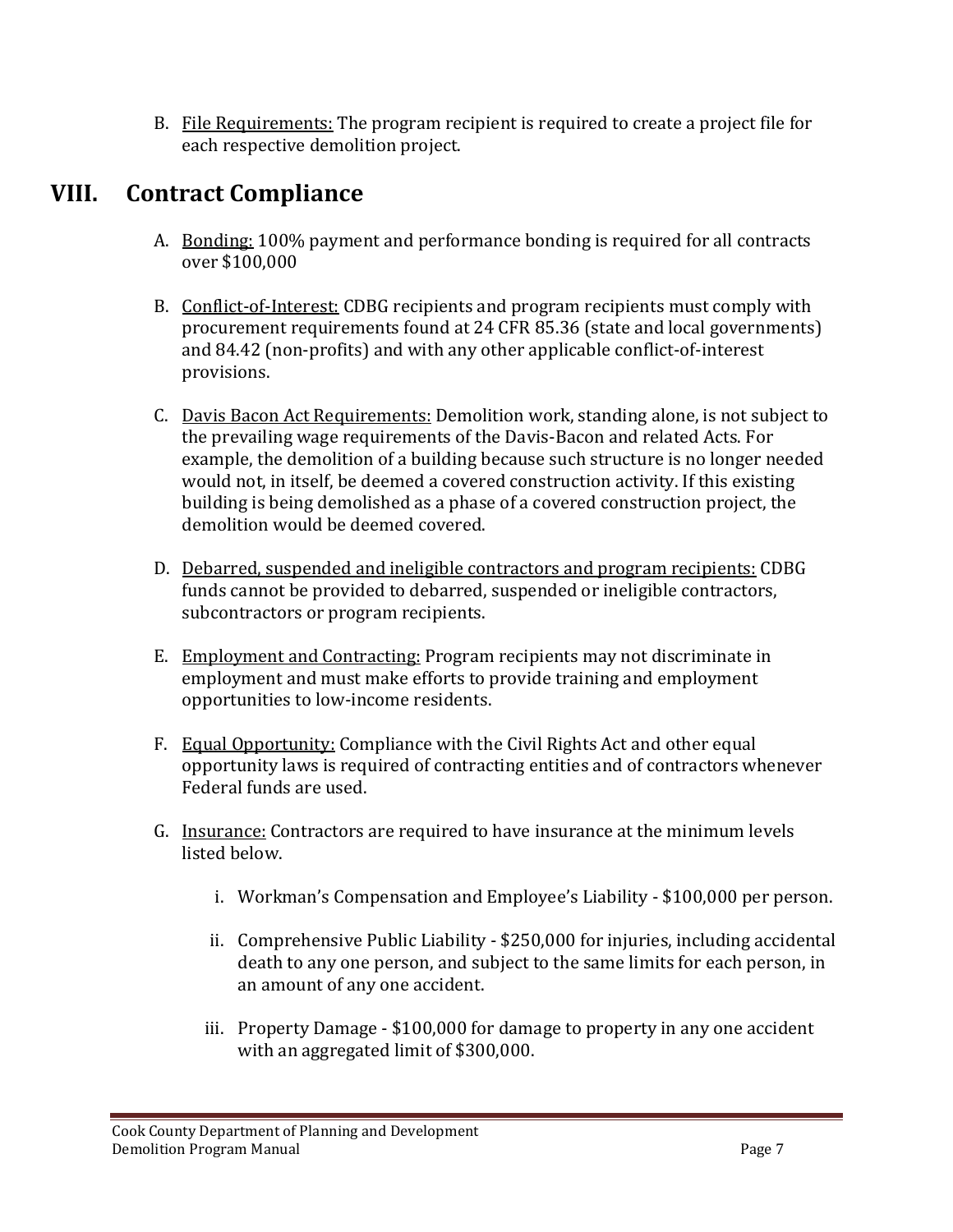- iv. Combined Single Limit (CSL) instead of comprehensive public liability and property damage, the contractor may obtain CSL of \$500,000.
- H. Minority/Women Owned Business Enterprise (M/WBE): Program recipients must ensure that minority and women-owned businesses have information about and the opportunity to bid on federally funded competitive contracts.

As a policy Cook County strives to meet the goal of 24% MBE and 10% WBE for all construction related projects.

- I. Prevailing Wages: Prevailing Wage rates shall comply with Section 2 of the "Prevailing Wage Act – Illinois Revised Statutes, Chapter 48, and Paragraph 39s-1 et. seq." The most current scale of prevailing wages to be paid shall be posted by the Contractor in a prominent and easily accessible place at the site of work.
- J. Sealing of Abandoned Water Wells: Unsealed abandoned wells constitute a hazard of public health and welfare. The sealing of such wells presents a number of problems, the character of which depends upon the construction of the well, the geological formations encountered, and the hydrologic conditions. The basic concept of properly sealing abandoned wells is the restoration, as much as feasible, of the controlling geological conditions that existed before the well was drilled and constructed. Each proposed demolition site must be closely examined to determine if an unsealed abandoned water well exists. If such a well does exist, Section 9 of the Illinois Water Well Construction Code Law (415 ILCS 30/9) applies, and must be included in bid specifications. A copy of the executed Water Well Sealing Form must accompany a request for payment submitted by the program recipient to the Department.
- K. Section 3: All contractors or subcontractors that receive contracts in excess of \$200,000 for demolition are required to comply with the requirements of Section 3.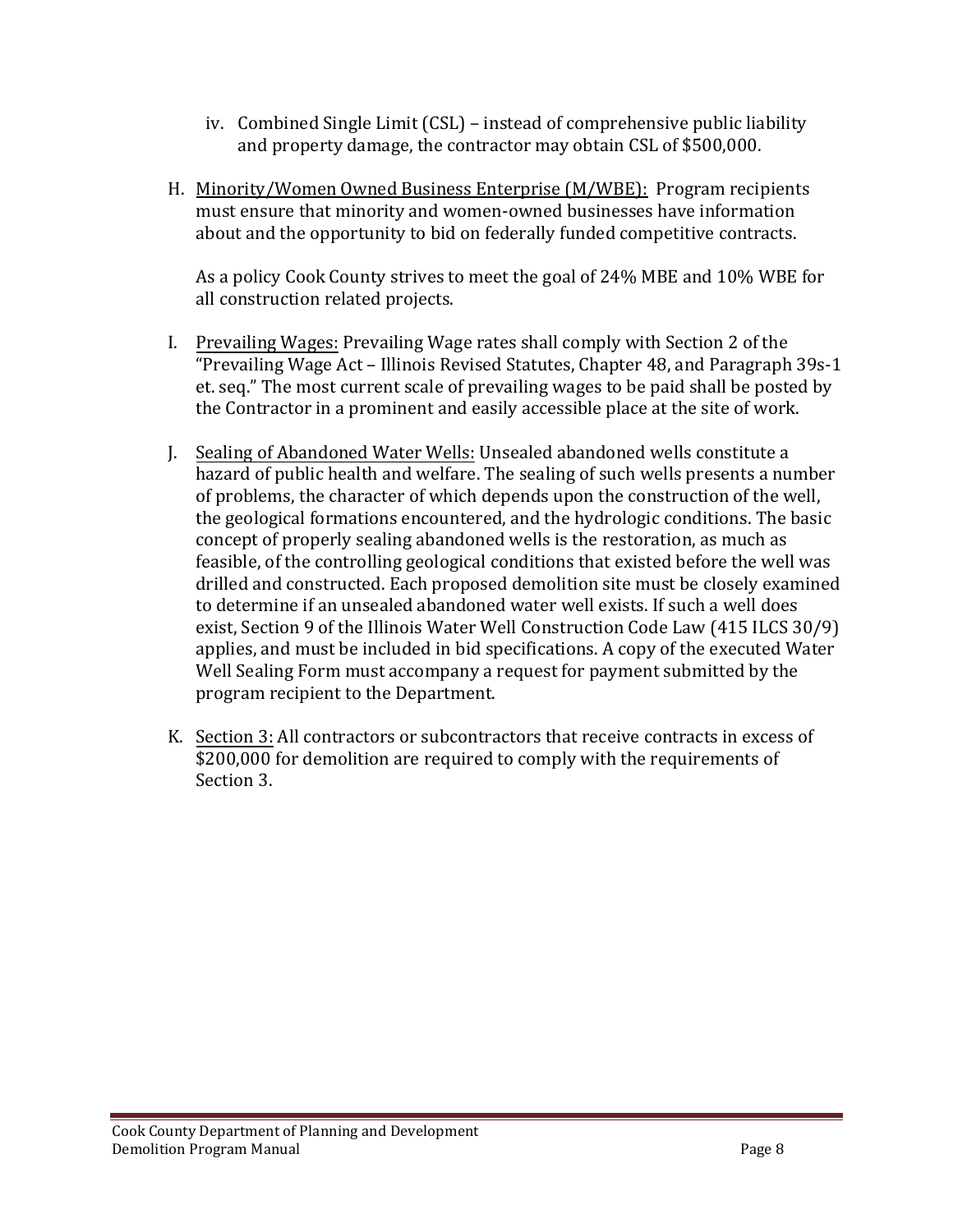### **IX. Demolition Payout**

Payout planning will take place at a preconstruction meeting. The number of payments should be agreed upon. Each payout is for specific line items in the detailed bid that have been completed. The contractor should call for a payout by delivering the following documents to Department:

- $\bullet$  29A;
- Contractor Partial/Final Waiver of Lien
- Contractor's Invoice/Sworn Statement;
- Copies of All Permits;
- Copy of Asbestos Reports;
- Copy of Bid Publication;
- Copy of Bid Tabulation;
- Copy of Contractors Bid Documents;
- Copy of Cook County Department of Environmental Control Demolition Debris Recycling Compliance Form – Recycling Plan
- Copy of Cook County Department of Environmental Control Demolition Debris Final Report
- Copy of Demolition Order, if applicable
- Program Recipient 29A Certification

#### **X. Demolition Liens**

Liens must be recorded against each property cleared utilizing County Demolition Program funds in an amount not less than the total funds awarded for the demolition of each property.

- A. General procedures applicable to the removal of structures located on privately owned property are as follows:
	- i. The municipality will record a Notice of Lien naming itself as claimant.
	- ii. The municipality will execute, and return to the County, an Assignment of Lien naming "Cook County, Illinois" as assignee.
- B. General procedures applicable to the removal of structures located on publicly owned property are as follows:
	- i. The public entity will execute, and return to the County, a Demand Note and Mortgage naming "County of Cook, Illinois" as Mortgagee.
	- ii. The County will not institute foreclosure proceedings, provided the use of said property does not change.